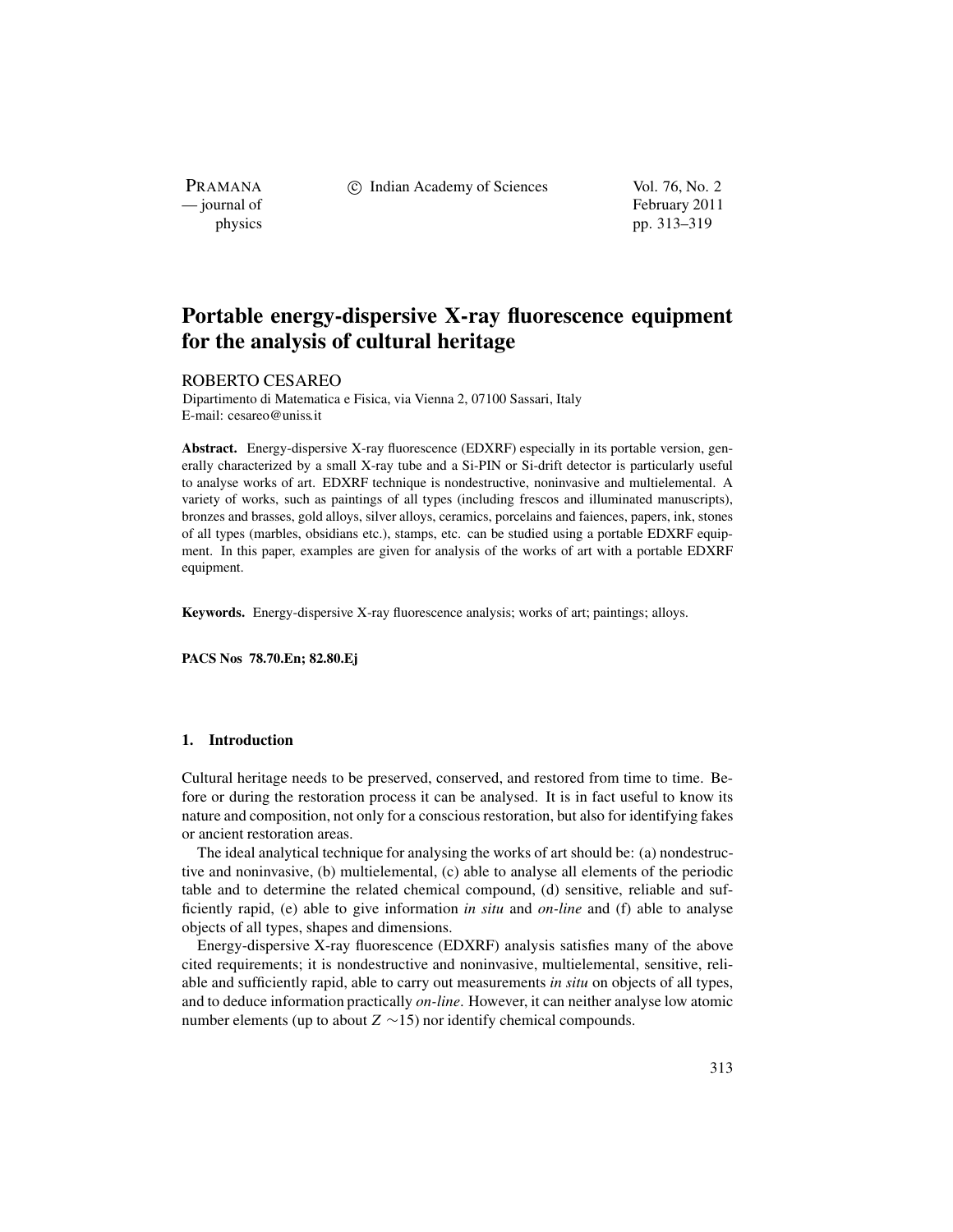# *Roberto Cesareo*

It should be pointed out that a portable EDXRF equipment is in many cases mandatory for analysing works of art, because generally the work of art cannot be moved from museums, churches, excavation sites and so on. In this paper portable EDXRF equipments and their applications for analysing cultural heritage will be discussed.

## **2. Experimental set-up**

An EDXRF equipment is composed of an X-ray source, an X-ray detector and a pulseheight analyser. A portable EDXRF equipment should be of smaller size and light-weight. For this reason, a radioactive source or a small size X-ray tube may be employed, coupled with a Si-PIN or a Si-drift X-ray detector. Considering the elements to be analysed and their concentration in typical works of art, the following equipments are currently suggested:

– a small size and low power X-ray tube, working at about 40 kV maximum voltage, and about 100  $\mu$ A of maximum current; the X-ray tube anode should be selected according to the specific problem;



**Figure 1.** Portable EDXRF equipment, composed of a mini-X-ray tube with Ag anode, working at 40 kV maximum voltage and 100 μA current, and of a 123Si-drift detector. Both X-ray tube and detector are manufactured by AMPTEK Inc. Bias supply for the X-ray tube is inserted in the X-ray tube case; both amplification circuits and pulse height analyser are in the 123 module [1].

314 *Pramana – J. Phys.,* **Vol. 76, No. 2**, **February 2011**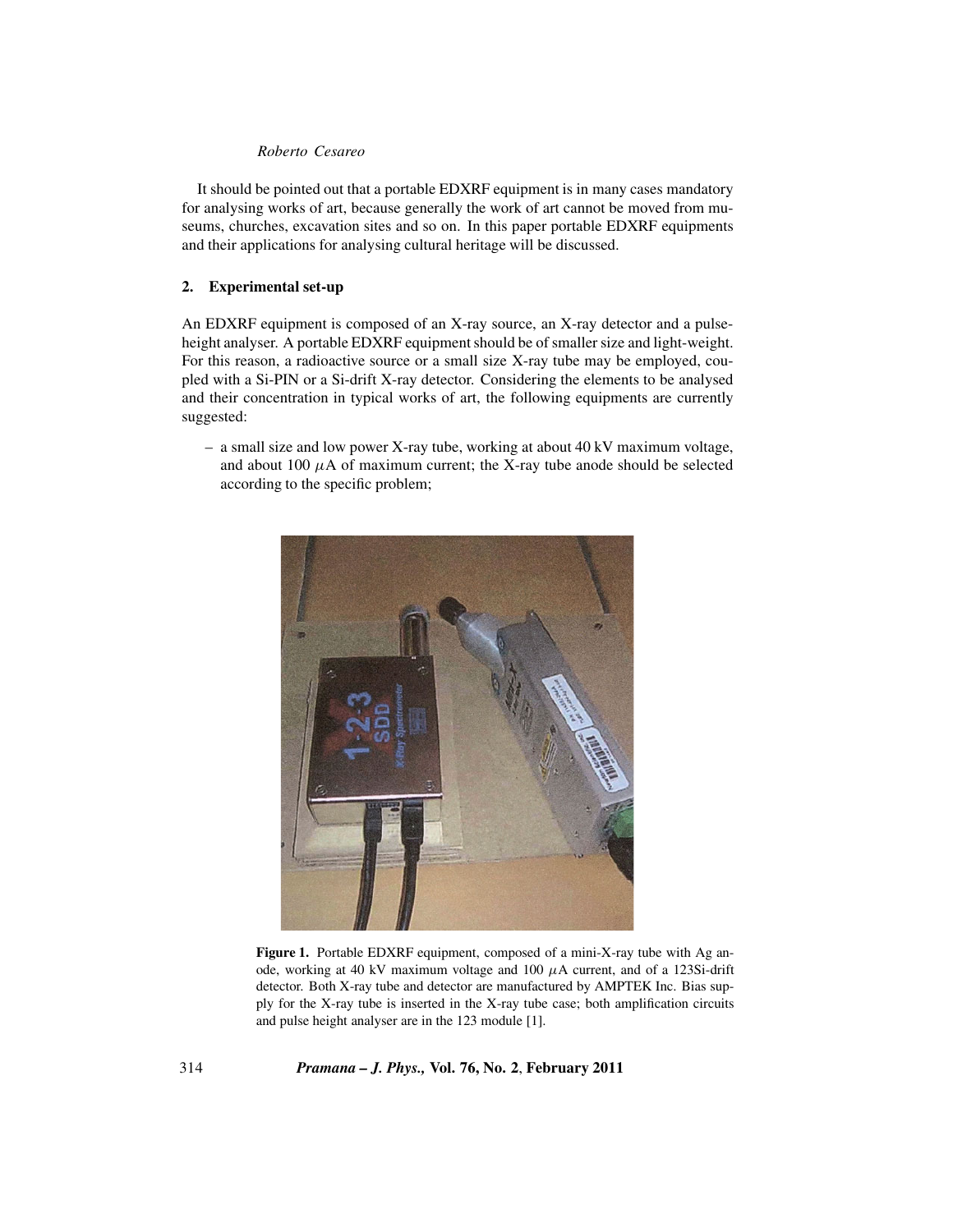*Portable energy-dispersive X-ray fluorescence*



**Figure 2.** X-ray spectrum of a mini-X Ag anode X-ray tube at 40 kV, unfiltered and filtered (red curve) with 2 mm Al. For analysis of elements, for example Ag or Sn, only the last part of the spectrum is useful for excitation. The unfiltered first part only contributes to the background.

- an Si-drift detector, Si with a thickness of about  $400-500 \mu$ m, and an energy resolution of about 130–150 eV at 5.9 keV;
- a pulse height analyser of small size.

Filtering of the X-ray tube outputshould be done according to the elements to be analysed. When elements emitting low-energy photons (typically from  $2 \text{ keV}$  to about  $5 \text{ keV}$ ) are analysed, filtering should be avoided. On the contrary, when elements emitting X-rays from about 5 keV to about 35 keV are analysed, filtering is needed, and sometimes mandatory, to eliminate the low-energy tail of the incident X-ray spectrum, which only contributes to the background.

Collimation of both X-ray tube and detector is in any case useful; the X-ray tube collimation should be carried out according to the area and concentration of the element to be analysed. The detector should be weakly collimated, only to avoid scattered photons in the detector. Figure 1 shows a portable EDXRF equipment with these characteristics, and figure 2 shows the emitted filtered (red colour) and unfiltered X-ray spectrum [1].

# **3. Results**

#### 3.1 *Paintings and frescos*

EDXRF analysis of paintings and frescos can give the following information:

- presence of elements on the surface due to pollution (typically sulphur and chlorine) [2];
- identification of pigments used by the artist;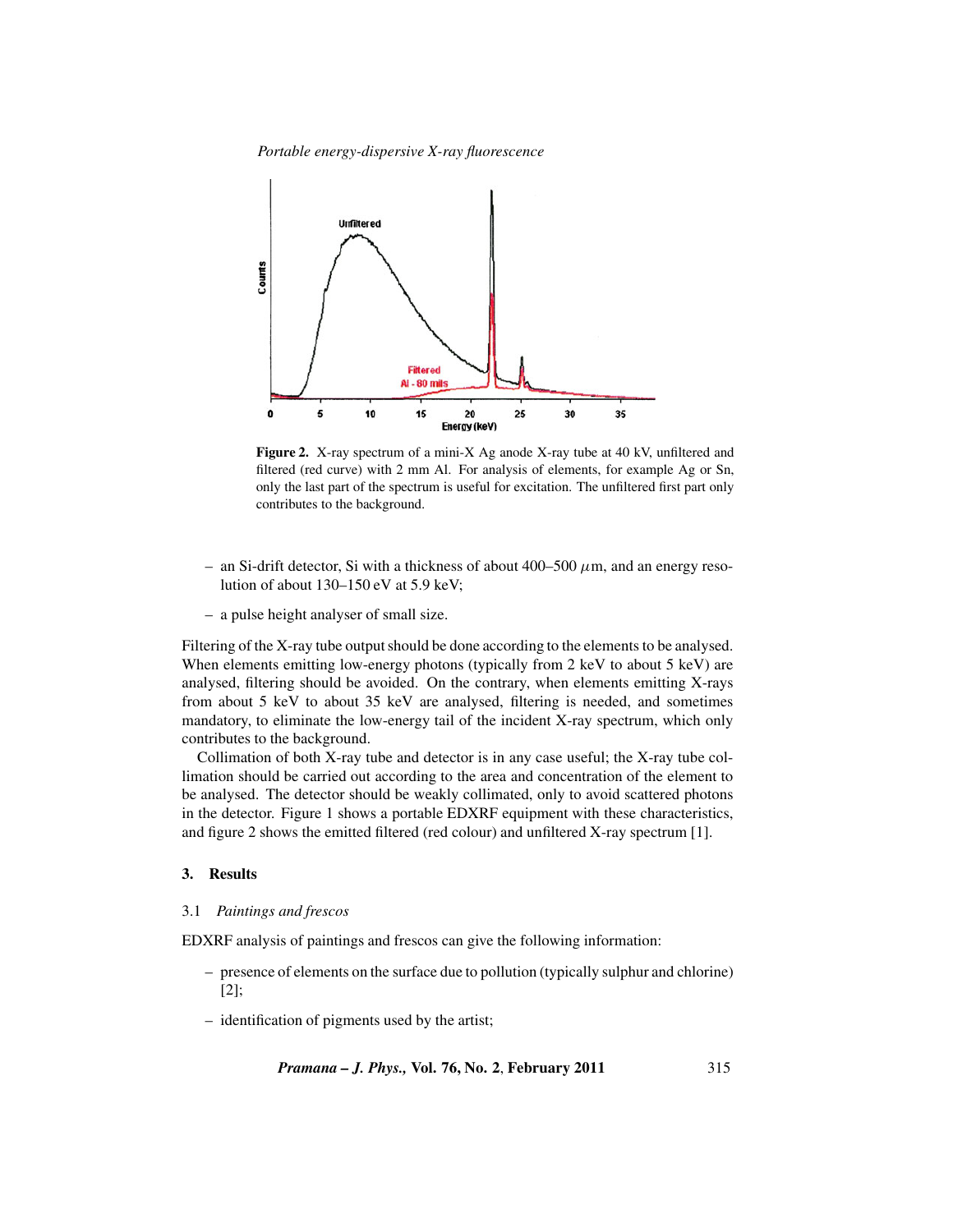# *Roberto Cesareo*

- identification of fakes, in special cases [3]; and
- identification of restored areas through the presence of 'modern' pigments [4].

An example of fake identification is given in figure 3.



**Figure 3.** X-ray spectrum of the red area of the painting supposed to be of Giorgio De Chirico. The presence of Cd–Se red, which was never employed by De Chirico, at least in the period in which the painting was supposed to be made, supports the hypothesis that the painting is a fake.

316 *Pramana – J. Phys.,* **Vol. 76, No. 2**, **February 2011**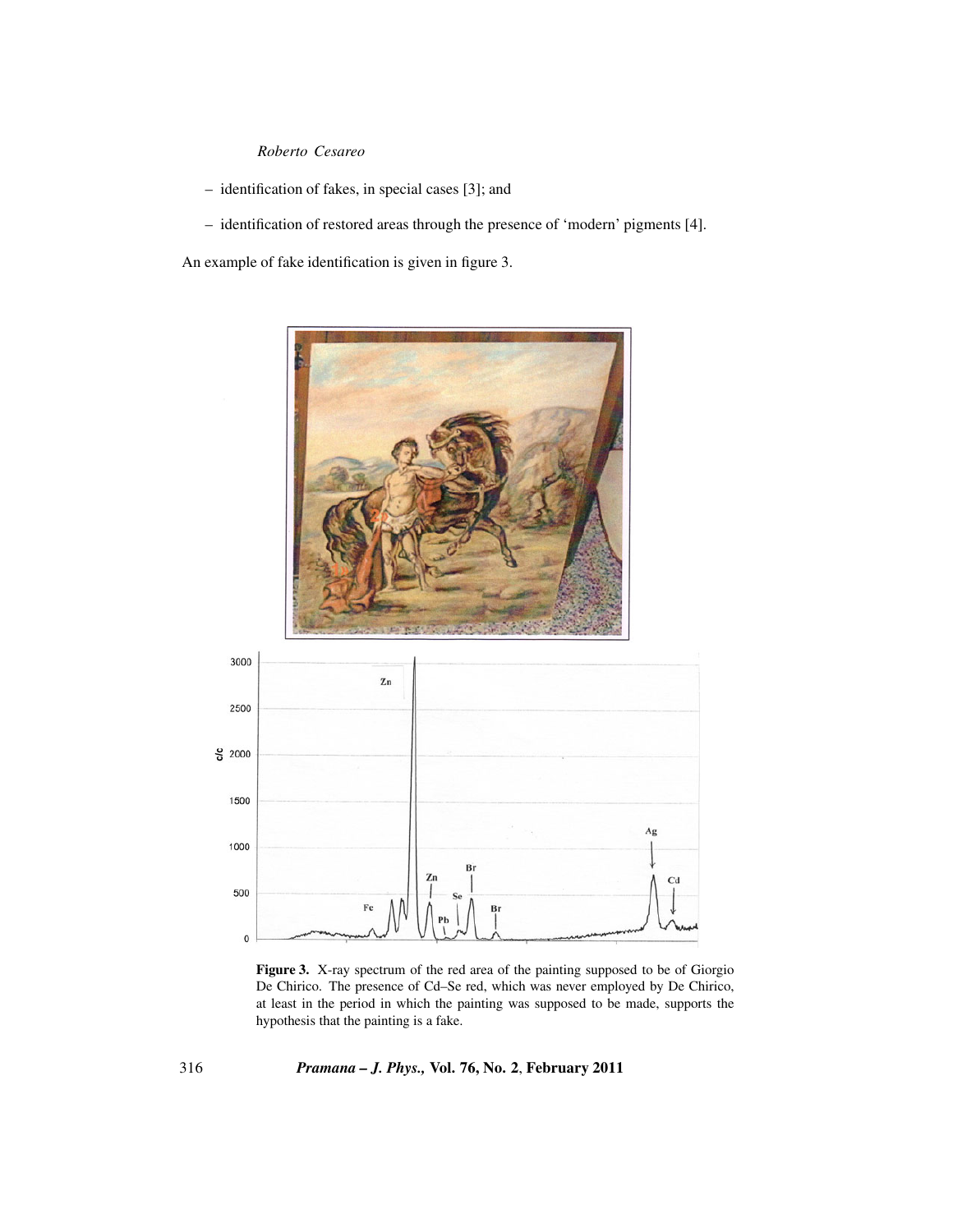*Portable energy-dispersive X-ray fluorescence*



**Figure 4.** X-ray spectrum of a gilt bronze area of the panel Abraham from the bronze door 'Gates of Paradise' of the baptistery of Florence, by Lorenzo Ghiberti. From the altered  $K_{\alpha}/K_{\beta}$  ratio of Cu, the gilding thickness may be calculated.

# 3.2 *Bronzes*

In the case of bronze, the area to be analysed must be cleaned, to avoid the analysis of corrosion areas or patinas. The analysis of the panel Abraham (N.4) of the 'Gates of Paradise', done by Lorenzo Ghiberti between AD 1426 and AD 1452 can be shown as an example. The panel is on gilt bronze, however the lateral sides are not gilded and the bronze is relatively clean. From the EDXRF analysis (see figure 4) the mean bronze composition was deduced as [5]:

> $Cu = 92.4\%, \quad Sn = 1.8\%, \quad Pb = 0.7\%, \quad Zn = 3.8\%,$  $Sb = 0.9\%, \quad As = 0.2\%, \quad Ag = 0.2\%.$

The EDXRF analysis of gilt bronze could also be employed to deduce the mean gilding thickness which is  $3.3 \pm 0.3 \mu$ m.

# 3.3 *Pre-hispanic gold from the north of Peru*

A large number of gold objects have been analysed, from various pre-hispanic cultures of the north of Peru [6]: Chavín (1200–200 BC), Vicús (200 BC–AD 300), Moche (400 BC–AD 700), Sicán (AD 700–1375). The evolution of the metallurgy seems to be clear: from Au–Ag alloys (with almost no Cu) of the Chavin, to Au–Ag–Cu alloys employed by Moche and Sican; from laminated gold to tumbaga, where the last object is a poor gold alloy (typically 10–20% Au, 80–90% Cu) enriched at the surface by a process called depletion gilding.

*Pramana – J. Phys.,* **Vol. 76, No. 2**, **February 2011** 317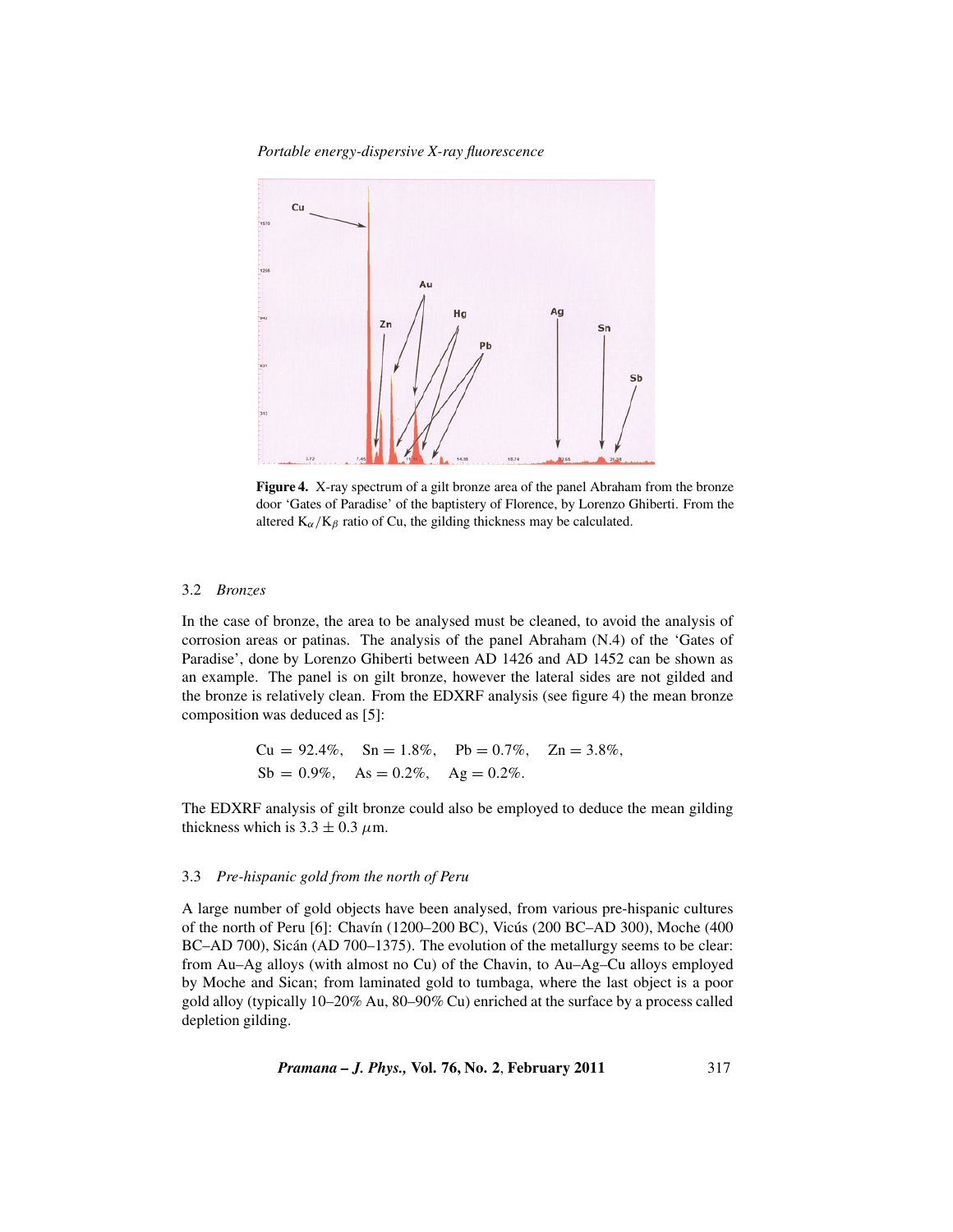*Roberto Cesareo*



**Figure 5.** Moche mask from the Museum 'Tumbas Reales de Sipan', Lambayeque, Peru. A quite similar mask, from the Museum Enrico Poli in Lima, was also analysed. The X-ray spectra from the two masks are quite similar (see also table 1). The two masks were possibly manufactured contemporaneously by the same artist.

Examples of particular interest are the two Moche masks which are similar, one at the Museum 'Tumbas Reales de Sipan' [7] (figure 5) and the other at the private Museum Enrico Poli in Lima [8]. The first mask was analysed years ago, and it was showed that the mask, composed of a front side soldered with a rear side, was characterized by Auricher front side. One of its eyes is of silver and the other is of copper. The mask at the Enrico Poli Museum was analysed recently, and it looked similar, but both eyes are of silver. The composition of the two masks is summarized in table 1.

# **Acknowledgements**

This work was partially supported by the CNR (Consiglio Nazionale delle Ricerche, Programma Finalizzato 'Beni Culturali'), and performed within the framework of IAEA-CRP

|           | Front side Sipan<br>mask | Front side Poli<br>mask | Rear side Sipan<br>mask | Rear side Poli<br>mask |
|-----------|--------------------------|-------------------------|-------------------------|------------------------|
| Au $(\%)$ | 75                       | 73.5                    | 61                      | 60.5                   |
| Ag $(\%)$ | 23                       | 24                      | 24                      | 28                     |
| Cu (%)    |                          | 2.5                     | 15                      | 10.5                   |

**Table 1.** Compositions of Sipan and Poli masks.

318 *Pramana – J. Phys.,* **Vol. 76, No. 2**, **February 2011**